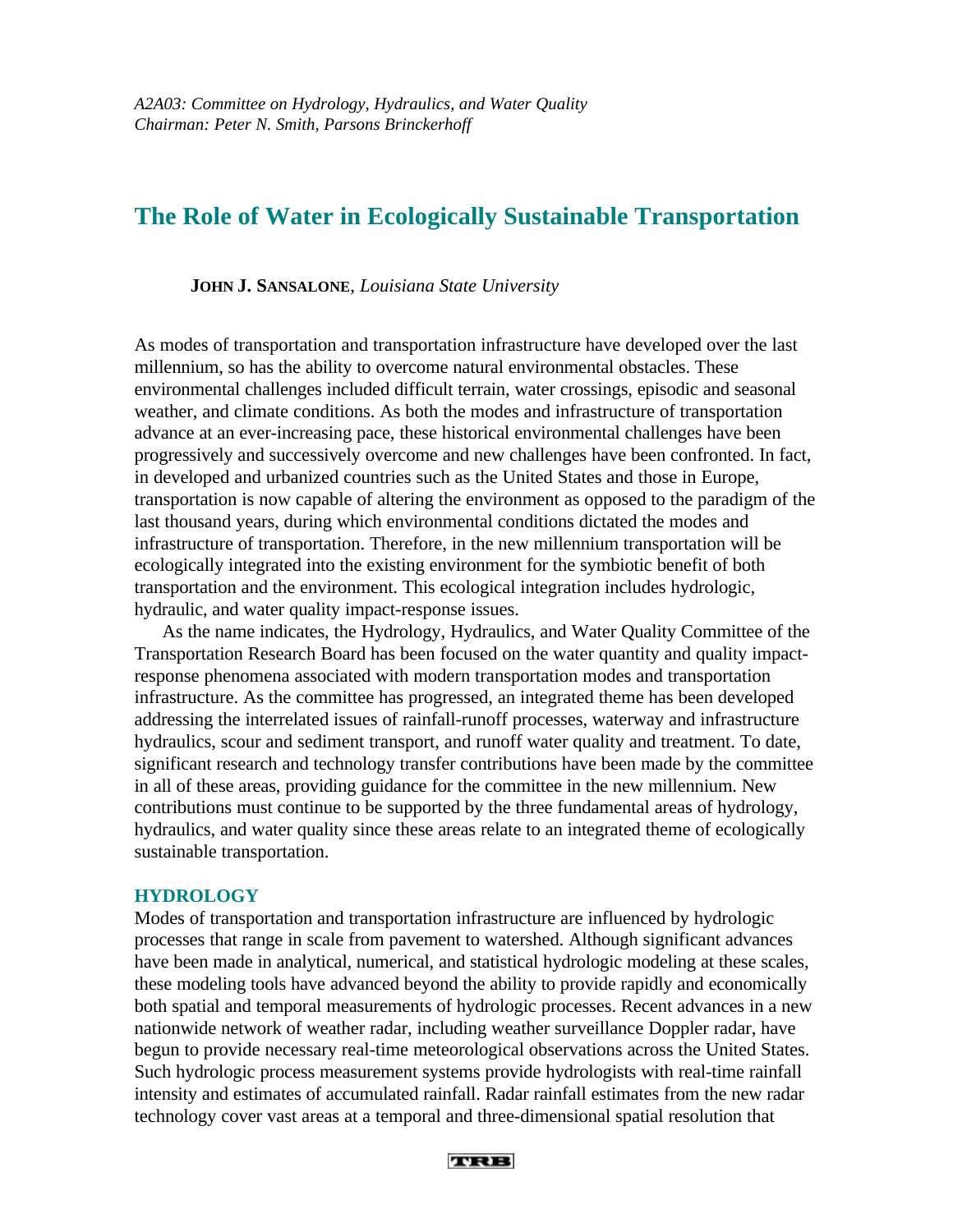would be prohibitively expensive to match with a conventional rain gauge network for extensive transportation systems. Current radar technology such as Doppler radar (WSR-88D) is capable of providing information on three-dimensional rainfall structure on a watershed scale. In the next decade, calibrated area-based data sets should become common and can be made available for hydrologic model calibration. Whether radar or future technologies for rainfall measurement are used, the combination of such efforts with geographic information system (GIS) tools provides future opportunities for detailed distributed hydrologic analysis at a range of scales.

In the last two decades GIS has played an increasingly important role in many facets of transportation, including hydrologic impact response. This role will continue to become more important as GIS tools are modified and advanced while peripheral tools such as WSR-88D allow the integration of hydrologic process data sets with GIS models. Toward this goal, a more fundamental examination of hydrologic processes for engineered solution will also require more detailed information about the surface and subsurface of the earth, watersheds, and transportation corridors. One important example is the need for more fundamental and detailed information on topography and related parameters.

Elevation and related parameters including slope, aspect, and drainage area that influence surface and subsurface hydrologic processes are important for both natural and human ecosystems. Parallel to the development of fundamental improvements in precipitation measurements and databases is the recent development of a National Elevation Database–Hydrologic Derivatives (NED-H). Both topographic measurement tools and digital terrain models with increasing resolution have provided valuable information for GIS-based hydrologic models. The imperative for such tools and measured data will only grow as computing and modeling capabilities continue to outpace the ability to supply required temporal and spatial parameter information. Integration of such state-of-the-art data gathering tools with GIS-based models has occurred in the last several years in hydrologic curricula at major universities around the country. These tools are now being developed and applied in national laboratories, national agencies, and many consulting firms.

The greatly improved measurement technologies of the future and the resulting databases and integration into models will have a wide variety of transportation-related applications. Elevation and topographic data derivatives, including intercepted radiation, precipitation, runoff transport of sediments, evaporation, soil moisture, and vegetation characteristics have applications in future transportation research. These applications include soil and sediment erosion and transport, infiltration modeling, rainfall abstraction evaluations, sediment yield modeling, dam and reservoir design, location of surface structures for control of erosion, drainage pattern delineation, stream flow modeling, location of aquifer recharge areas, and riparian area modeling.

Current and future needs related to hydrologic processes that influence transportation decisions will rely upon hydrologic unit or watershed delineation measurements and data. Such measurements provide information on hydrologic characteristics of interest in transportation such as water supply, peak discharge, and sediment loads. Such measurements are required not only for hydrologic processes but also for the coupled water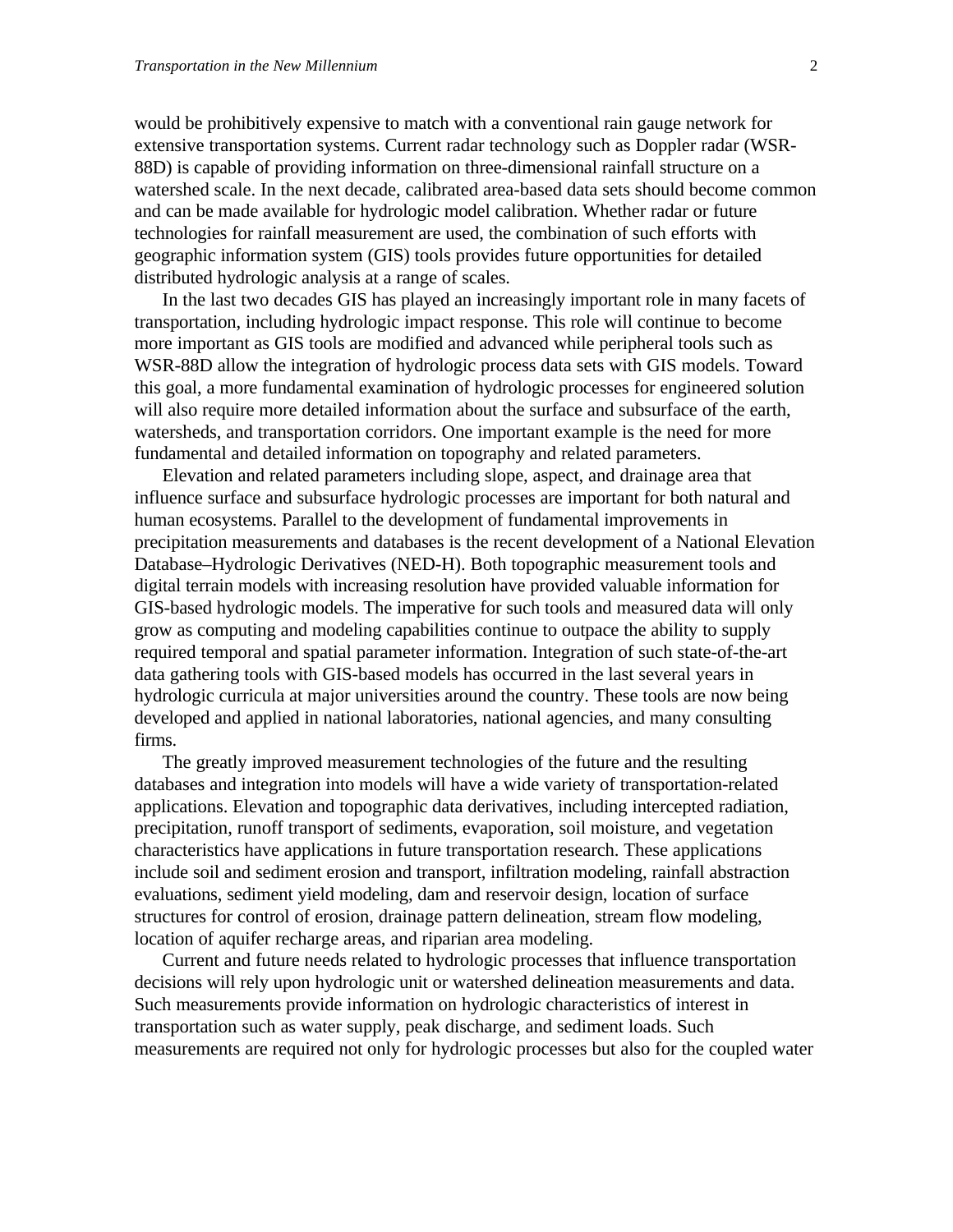quality and transport issues dealt with by transportation agencies. Current regulatory trends that emphasize a watershed approach to integrated implementation and enforcement of water quality protection require hydrologic and water quality data measurements for a range of scales across the watershed. With respect to hydrologic processes and related water quality processes from the pavement scale to the extensive watershed scale, the ability to develop methodology and models far exceeds the capability to supply required fundamental spatial and temporal parameter measurements. Therefore, to continue the progress made in the last millennium will require the development of hydrologic and related water quality measurement and data acquisition techniques from the pavement scale to the watershed scale, formatted into data structures that can be readily integrated into hydrologic models and methodologies.

### **HYDRAULICS**

Modes of transportation and transportation infrastructure are influenced by hydraulic processes that range in scale from pavement sheet flow to stream crossings and extended water crossings. Over the last several decades the focus has been on the design and analytical methodologies for local conveyance systems such as inlets, curbs, gutters, catch basins, and piping between hydraulic structures and their outfalls. Many of these methodologies were based on design storm concepts. At larger scales such as the watershed, hydrologic and hydraulic models have been coupled. Methodologies for culvert design and stream crossings for transportation facilities have been developed. Over the last two decades, a primary focus has been bridge scour assessment and mitigation research. Although these issues will always need to be addressed, future transportation-related hydraulics research needs have several parallel themes to those of hydrologic research needs. For example, bridge and structure scour models have advanced to the point similar to that of hydrologic models: the ability to model hydraulics has far surpassed the ability to supply the fundamental hydraulic measurements and data.

There are three areas of future research needs in transportation-related hydraulics. The first is the development of hydraulic measurement tools, data acquisition systems, and data structures to provide the temporal and spatial data for hydraulic models. This need closely parallels future needs in hydrologic research. The lack of hydraulic measurements and data represents a limiting factor in the application of hydraulic and scour models for large-scale hydraulic systems and transportation structures. The second need is the continued development of models for sediment flow around transportation structures. Once again, this research goal can only be fully realized if sufficient measurement data can be provided for such models.

From a more holistic perspective, the third need is an ecologically based set of tools and methodology applied to stream and waterway crossings. More specifically, included in this area are the application of geomorphology principles to existing and proposed stream crossings and how the applications of such principles can be measured and quantified for future model development. This needs statement also encompasses future research in stream and water body ecology as influenced by transportation. Included in such ecologically based needs are current trends in mitigation banking for culvert installations and stream and waterway crossings by elevated transportation structures.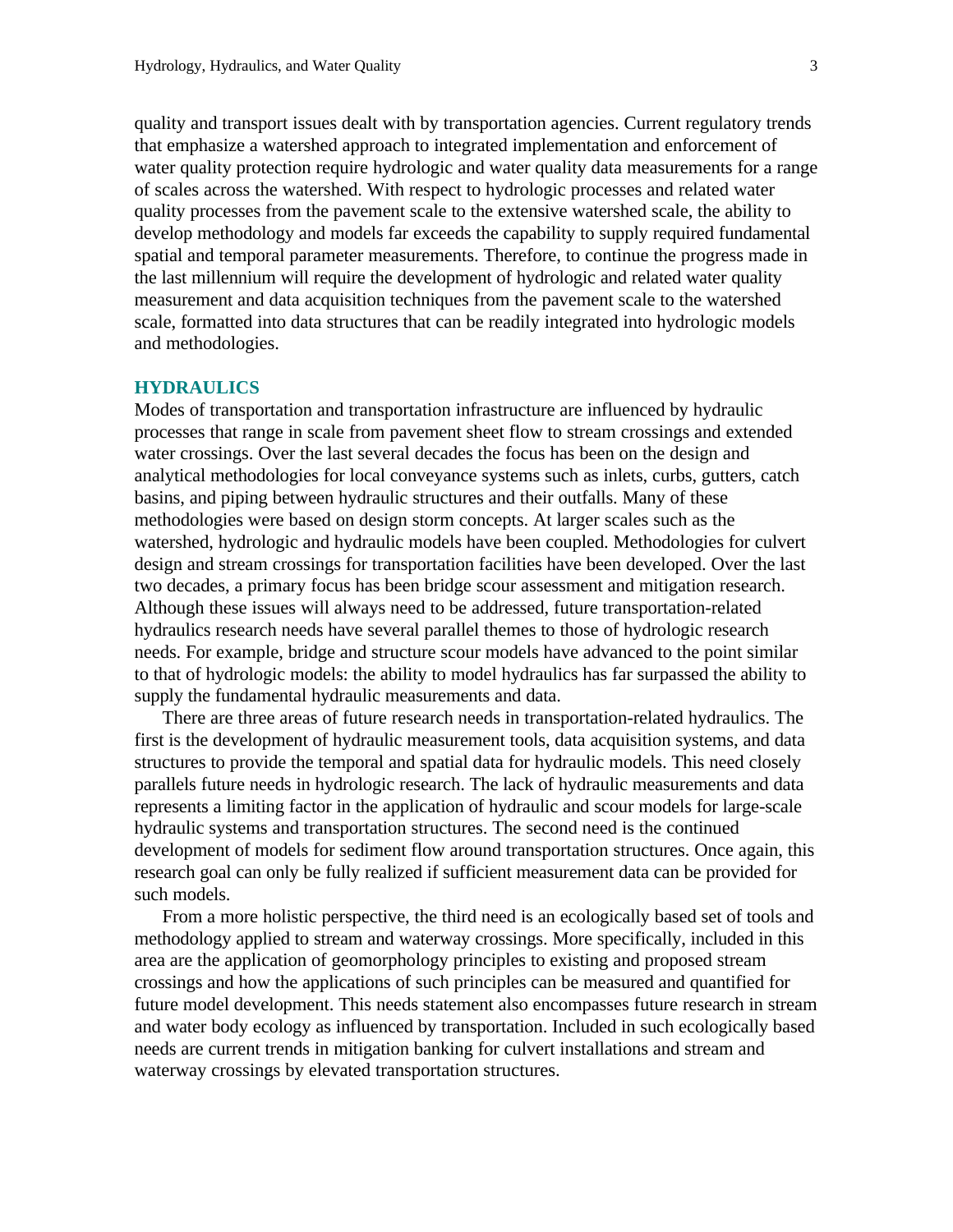#### **WATER QUALITY AND TREATMENT**

The modern proliferation of traffic and transportation infrastructure can have a pronounced effect at scales ranging from pavement runoff quality to receiving water quality. Of the three committee focus areas, water quality research from a historical perspective is the most recent. This recent historical focus can in part be traced to the promulgation of the 1972 Clean Water Act (CWA) and subsequent legislation, specifically the Storm Water Phase I and Phase II regulations of the Environmental Protection Agency's National Pollution Discharge Elimination System. (Future directions in water quality and associated legislation will be dependent on reauthorization of the CWA by Congress.) With or without future regulatory directives, recent research has demonstrated the need for a transportation water quality focus and ultimately on effective control and treatment of storm water nonpoint pollution from transportation facilities. Water quality and treatment are intimately related to both hydrologic processes and hydraulic transport, and contributions in these areas are necessary to future water quality research.

During the last three decades, transportation-related water quality issues have focused on individual transportation site characterization of storm water quality. Traffic- and infrastructure-generated constituents of particular concern included solids and particulate matter, heavy metals, inorganic compounds (including sulfur, nitrogen, and phosphorus), organic compounds (including oil, grease, fuels, and fuel additives), waterborne pathogens, deicing compounds and grit, as well as hydrologic modifications to increase peak flow and flow volume. Recently there has been an effort to identify and utilize a nationwide network of research sites to characterize transportation-related water quality using a consistent set of sampling and analysis protocols. In addition, impacts on receiving water quality are beginning to be considered, although ecosystem impacts of transportation-related storm water are poorly understood in terms of both acute and chronic effects. Current research areas include developing methodology, tools, and techniques; these areas (1) reduce direct, indirect, and cumulative adverse impacts of transportation on ecosystems, including wetlands, habitat, and water quality, and (2) preserve and enhance human health, biological productivity, and ecological diversity. Specific future research initiatives include watershedand ecosystem-based planning and management, environmental impact assessment, vegetation management, storm water management, erosion control, wetland assessment methods, highway density and ecosystem integrity, and rapid water quality assessment.

Parallel to water quality characterization has been a focus on treatment of transportation-related storm water. Treatment of storm water continues to pose unique challenges because of the unsteady nature of processes including rainfall runoff and mobilization and transport of heavy metals and other constituent loads. In addition, kinetics of heavy metal partitioning as a function of pH, residence time, and particulate matter characteristics can have a profound effect on the selection and effectiveness of treatment systems. Treatment systems for the clarification of runoff have included sedimentation (detention and retention) basins, constructed wetlands, vegetated filter strips, and infiltration systems such as porous pavement and infiltration trenches. Initially research focused on the modification of water quantity best management practices (BMPs) to also serve a water quality purpose. Examples included water quality designs for detention and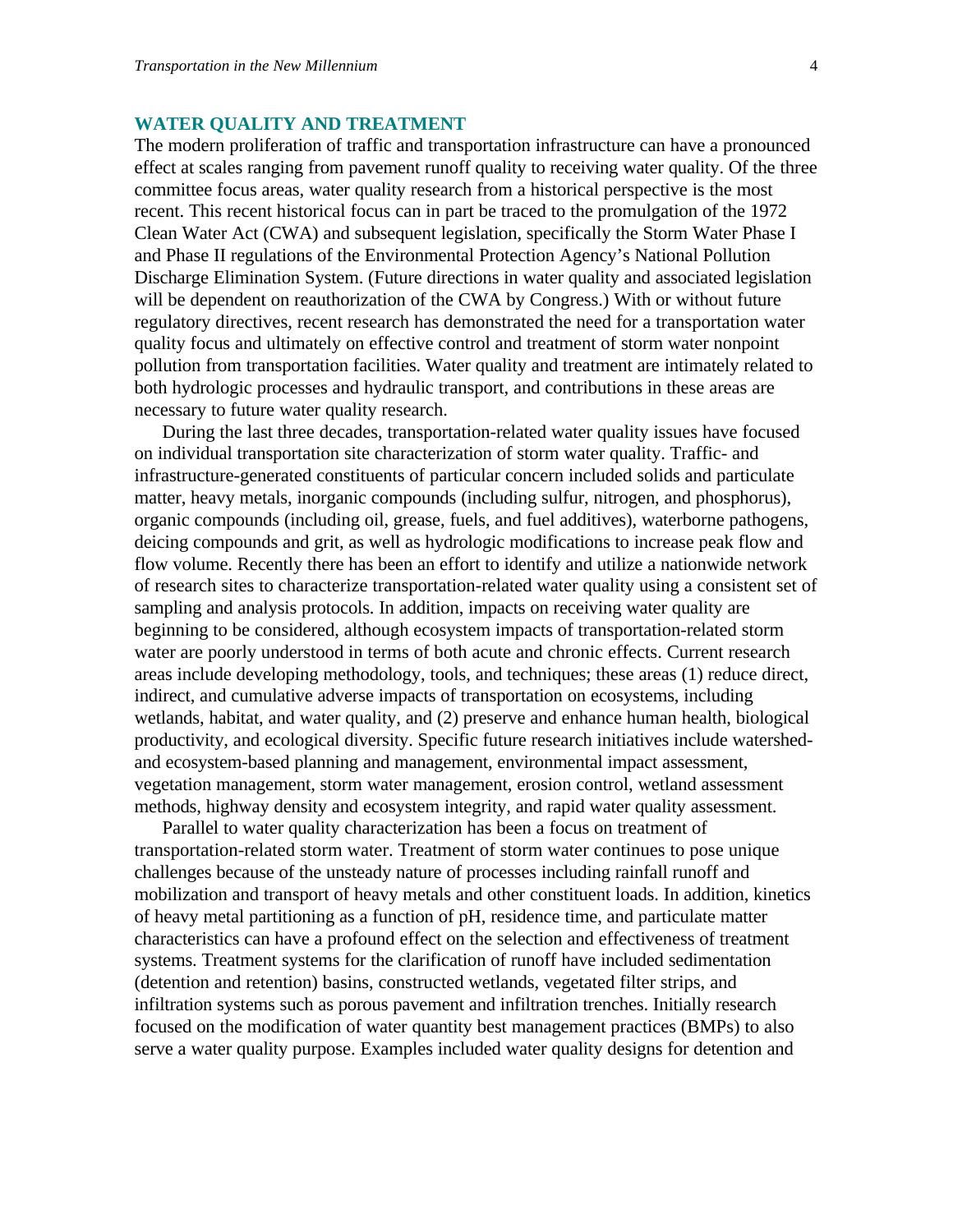retention basins that have been used traditionally for water quantity control. These BMP designs focused on the particulate-bound fraction of the nonpoint pollution constituents. Recently, BMPs have become more sophisticated and in some cases involve treatment train configurations.

With regard to transportation-related water quality and treatment, there are a series of future research needs. The first is the development of viable and economical measurement tools for water quality parameters, data acquisition systems, and data structures to provide the temporal and spatial data for water quality models. This need closely parallels future needs in hydrologic and hydraulic research. Water quality data requirements are as critical as those required for hydrologic and hydraulic research, but for current measurement technologies the situation is fundamentally more difficult. Progress has been slow because of the wide range of parameters required, chemical kinetics, and the difficulty associated with making accurate water quality measurements in a heterogeneous matrix as complex as storm water. The need for water quality measurements and data represents a limiting factor to the application of water quality models for storm water runoff from transportation facilities.

The second need is the continued development of water quality models adapted for the complex and dynamic chemical matrix of storm water. Once again, this research goal can only be fully realized if sufficient measurement data can be provided for the model. Currently there are efforts to integrate water quality models with other decision-making tools. A future direction is to fully integrate storm water models with hydrologic, hydraulic, and GIS-based models. Scales for such models would range from the pavement to the watershed, a current research focus. Watershed-based water quality models would allow integration of hydrologic and hydraulic processes and are in vogue with future environmental regulatory initiatives.

Although temporal and spatial storm water quality characterization is a necessary first step, its purpose must be directed toward an ecologically sustainable framework that integrates source control and treatment. For the goal of ecologically sustainable transportation this is probably the most important future research need. Source control would facilitate the gross reduction in pollutant discharges at their source—the vehicle and transportation infrastructure. What cannot or will not be solved through source control will be mitigated through a new paradigm in storm water treatment that would design or integrate ecologically sustainable treatment into existing transportation infrastructure as opposed to adding separate and isolated treatment infrastructure to the transportation system. Energy inputs to such treatment would be minimized, and it would be expected that many treatment systems could be essentially passive. Commensurate with this goal is the need to identify and quantify the physical, chemical, and biological treatment mechanisms that may be exploited along with the required modeling tools adopted or developed for the design of the passive treatment process. With advances in materials and process design, ecologically sustainable transportation is possible. As with water quality assessment, treatment effectiveness, and modeling, especially at a watershed or ecosystem scale, cannot accurately be assessed without advances in water quality measurement capabilities.